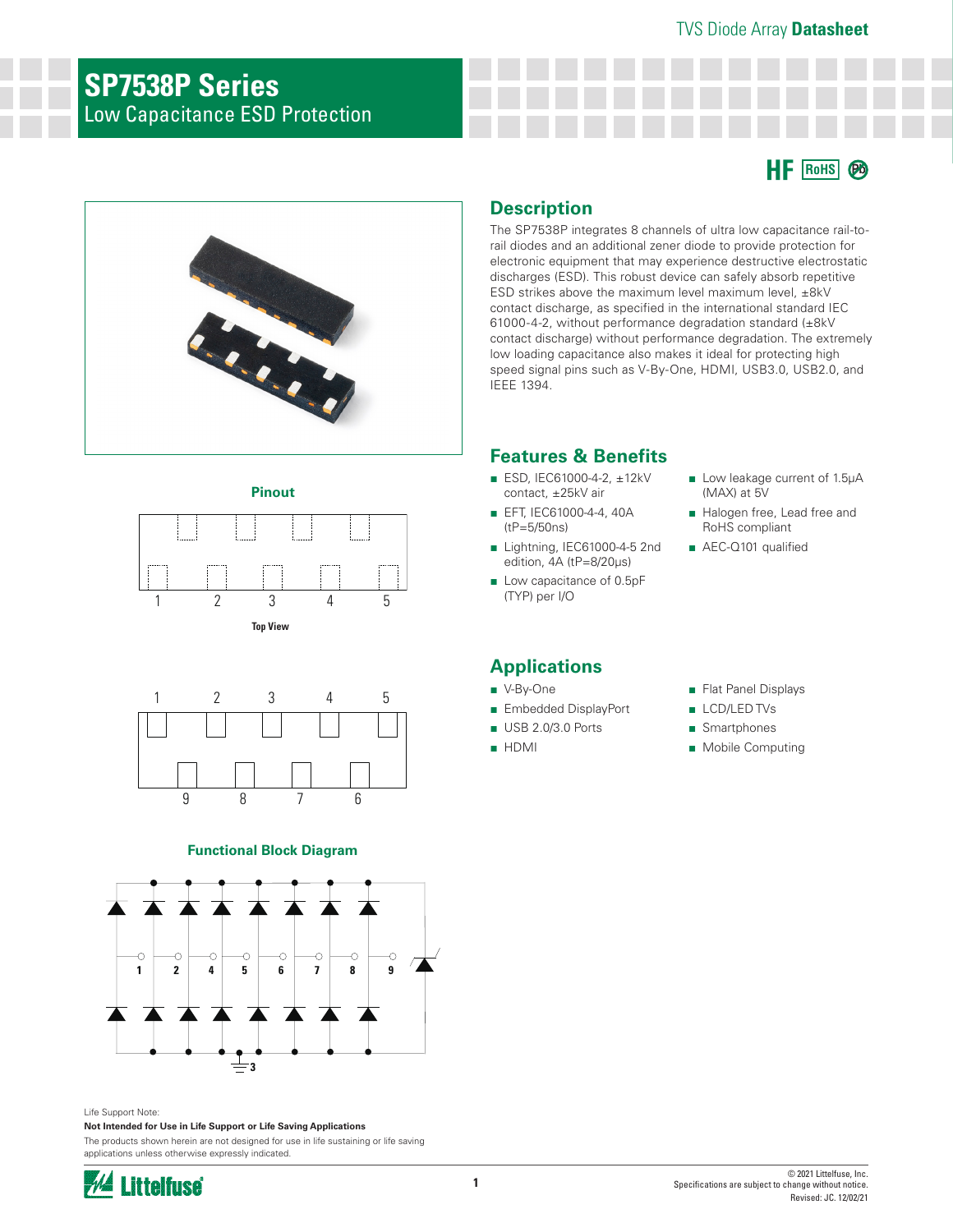### **Absolute Maximum Ratings**

| Symbol      | <b>Parameter</b>                | Value          | <b>Units</b>   |
|-------------|---------------------------------|----------------|----------------|
| <b>DD</b>   | Peak Current ( $t_{p}$ =8/20µs) | .4.U           |                |
| '∩P         | <b>Operating Temperature</b>    | $-40$ to 150   | $\circ$ $\cap$ |
| <b>STOR</b> | Storage Temperature             | $-55$ to $150$ | $\circ$        |

Caution: Stresses above those listed in "Absolute Maximum Ratings" may cause permanent damage to the device. This is a stress only rating and operation of the device at these or any other conditions above those indicated i operational sections of this specification is not implied.

### **Electrical Characteristics (T<sub>OP</sub>=25°C)**

| <b>Parameter</b>                   | Symbol                                   | <b>Test Conditions</b>                             | <b>Min</b> | <b>Typ</b> | <b>Max</b> | <b>Units</b> |
|------------------------------------|------------------------------------------|----------------------------------------------------|------------|------------|------------|--------------|
| Reverse Standoff Voltage           | $V_{RWM}$                                | $I_p \leq 1 \mu A$                                 |            |            | 5.0        | V            |
| Reverse Leakage Current            | LEAK                                     | V <sub>B</sub> =5V, Any I/O to GND                 |            |            | 1.5        | μA           |
| Clamp Voltage <sup>1</sup>         | $V_c$                                    | $I_{\text{pp}} = 1A$ , t <sub>n</sub> =8/20µs, Fwd |            | 6.6        |            | V            |
|                                    |                                          | $I_{\text{pp}} = 2A$ , t <sub>n</sub> =8/20µs, Fwd |            | 7.0        |            | $\vee$       |
| Dynamic Resistance <sup>2</sup>    | $R_{DYN}$                                | TLP, $t_p = 100$ ns, I/O to GND                    |            | 0.3        |            | Ω            |
| ESD Withstand Voltage <sup>1</sup> | $V_{ESD}$                                | IEC 61000-4-2 (Contact)                            | ±12        |            |            | kV           |
|                                    |                                          | IEC 61000-4-2 (Air)                                | ±25        |            |            | kV           |
| Diode Capacitance <sup>1</sup>     | $\mathsf{C}_{_{\mathsf{IO}\text{-GND}}}$ | Reverse Bias=0V, f=1 MHz                           |            | 0.5        |            | pF           |
| Diode Capacitance <sup>1</sup>     | $C_{1/0-1/0}$                            | Reverse Bias=0V, f=1 MHz                           |            | 0.3        |            | рF           |

**Note:** <sup>1</sup> Parameter is guaranteed by design and/or device characterization.

2 Transmission Line Pulse (TLP) with 100ns width and 2ns rise time.



### **Clamping Voltage vs IPP**



### **Capacitance vs. Reverse Bias**



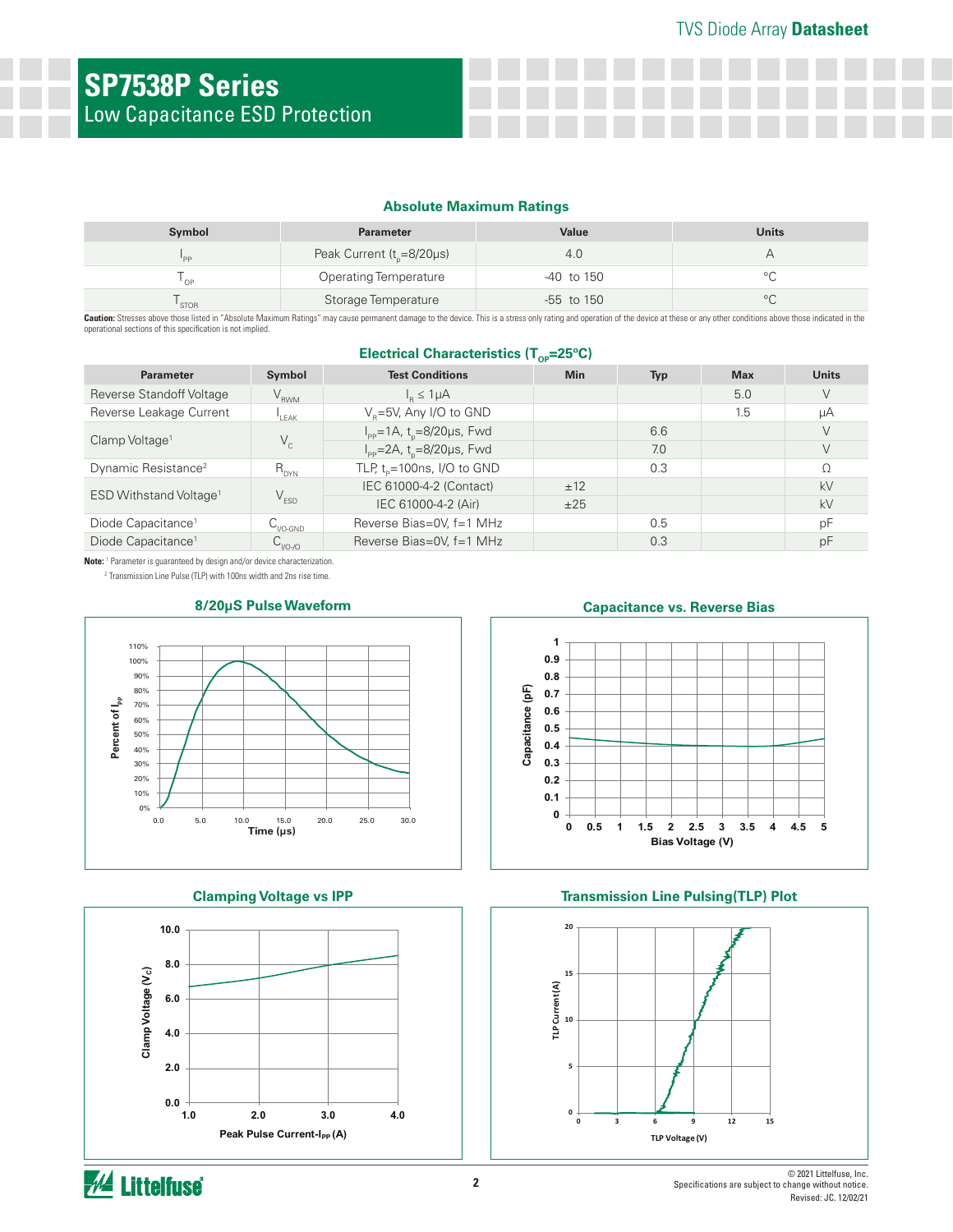# **SP7538P Series** Low Capacitance ESD Protection

| <b>Reflow Condition</b>            |                                                              | Pb - Free assembly |  |  |  |
|------------------------------------|--------------------------------------------------------------|--------------------|--|--|--|
| <b>Pre Heat</b>                    | - Temperature Min $(T_{\text{s/min}})$                       | $150^{\circ}$ C    |  |  |  |
|                                    | - Temperature Max $(T_{s(max)})$                             | $200^{\circ}$ C    |  |  |  |
|                                    | - Time (min to max) $(t_$ )                                  | $60 - 120$ secs    |  |  |  |
| peak                               | Average ramp up rate (Liquidus) Temp (T,) to                 | 3°C/second max     |  |  |  |
|                                    | $T_{\rm s(max)}$ to $T_{\rm L}$ - Ramp-up Rate               | 3°C/second max     |  |  |  |
| <b>Reflow</b>                      | - Temperature (T <sub>L</sub> ) (Liquidus)                   | $217^{\circ}$ C    |  |  |  |
|                                    | - Temperature (t,)                                           | $60 - 150$ seconds |  |  |  |
| Peak Temperature (T <sub>a</sub> ) |                                                              | $260^{+0/5}$ °C    |  |  |  |
|                                    | Time within 5°C of actual peak Temperature (t <sub>n</sub> ) | 30 seconds         |  |  |  |
| <b>Ramp-down Rate</b>              |                                                              | 6°C/second max     |  |  |  |
|                                    | Time 25°C to peak Temperature (T <sub>a</sub> )              | 8 minutes Max.     |  |  |  |
| Do not exceed                      |                                                              | $260^{\circ}$ C    |  |  |  |



### **Part Numbering System**



| <b>Part Number</b> | Package     | Min. Order Qty. |
|--------------------|-------------|-----------------|
| SP7538PUTG         | $\mu$ DFN-9 | 3000            |

### **Product Characteristics**

| <b>Lead Plating</b>  | Matte Tin and PPF                                         |
|----------------------|-----------------------------------------------------------|
| <b>Lead Material</b> | Copper Alloy                                              |
| Substrate material   | Silicon                                                   |
| <b>Body Material</b> | Molded Compund                                            |
| Flammability         | UL Recognized compound meeting<br>flammability rating V-0 |